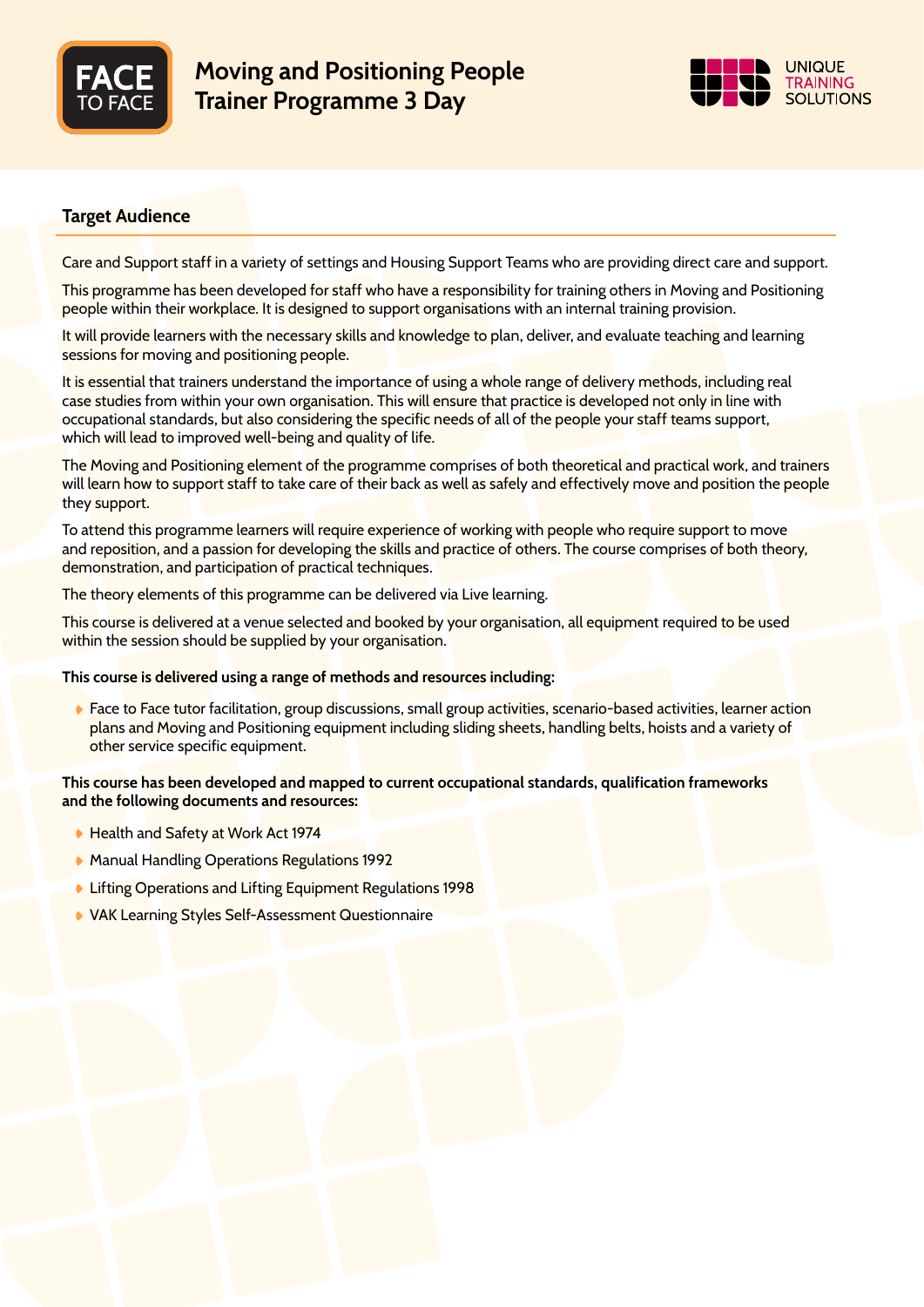

# Moving and Positioning People Trainer Programme 3 Day



# Course Content - Day 1

- **Introduction to training moving and positioning sessions**
- ♦ Back facts, common back conditions and back pain
- General health, posture, spinal anatomy and physiology
- Examining current moving and positioning practice
- ♦ Warnings against unsafe and outdated moves
- Current techniques in practice
- **Maximising a** person's own abilities
- Ways to maintain a safe and supportive learning environment
- **The importance of identifying and meeting individual learner needs**
- **Promoting appropriate behaviour and respect for others**

## Learning Outcomes - Day 1

## After attending this course, learners will be able to:

- Explain their responsibilities as a trainer to deliver training sessions in Moving and Positioning
- State a range of back facts, common back conditions, and back pain
- Give an overview of general health, posture, spinal anatomy, and physiology
- Give an example of current moving and positioning practice
- **List unsafe and outdated moves**
- **Demonstrate current techniques in practice**
- State how to maximise a person's own abilities
- **Describe ways to maintain a safe and supportive learning environment**
- Give an example of the importance of identifying and meeting individual learner needs
- State how to promote appropriate behaviour and respect for others